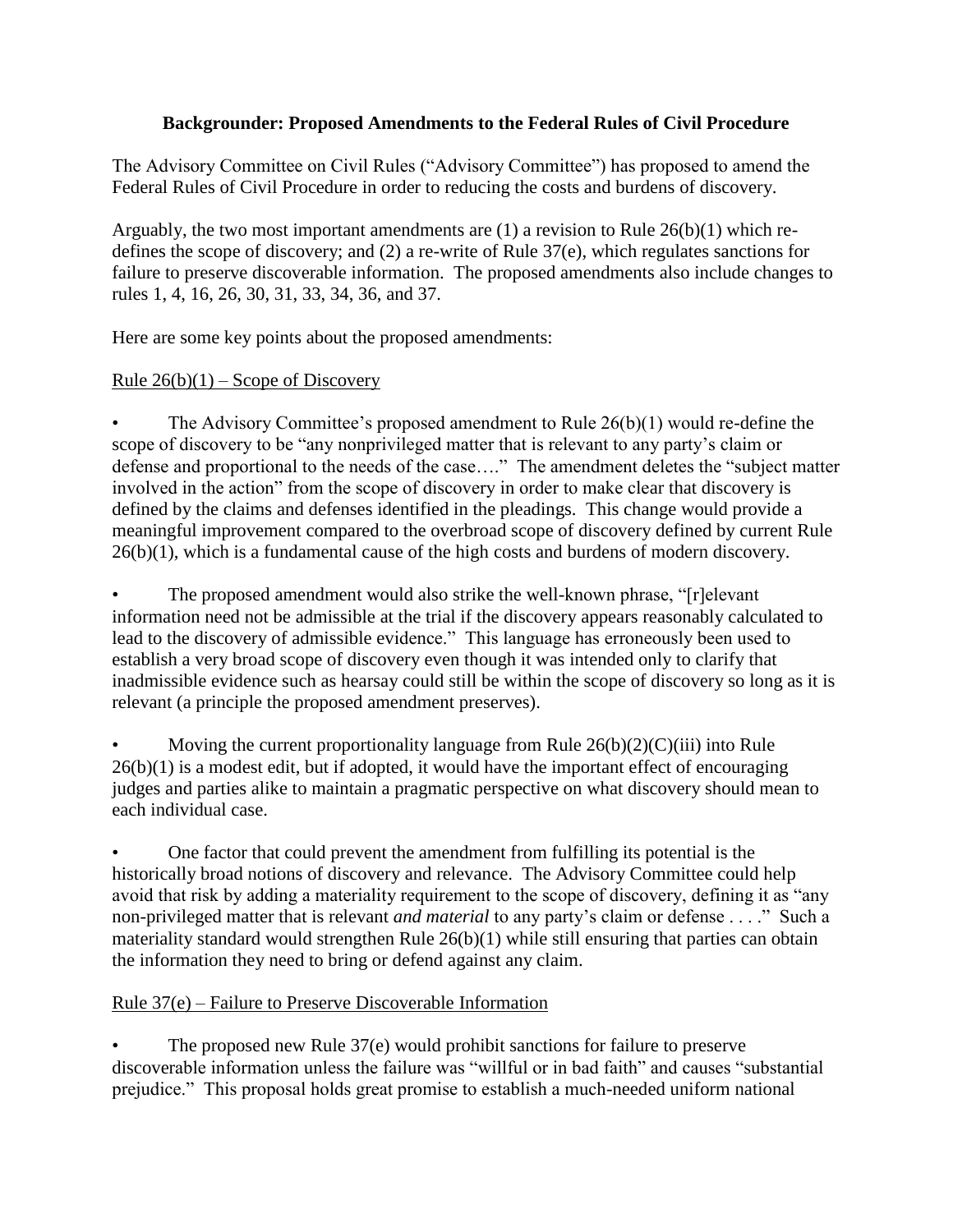standard that would curtail costly over-preservation and ancillary litigation over allegations of spoliation. Unlike the current Rule 37(e), the proposed rule would not be limited to electronically stored information.

Unfortunately, an exception contained in subsection  $(1)(B)(ii)$  could "swallow the rule" by allowing courts to impose sanctions absent any willfulness or bad faith where the loss of information "irreparably deprives" a party of any ability to present or defend the action. Although the Advisory Committee intends for the exception to apply in only in the very rarest of situations, it is likely that courts would use the exception to avoid the primary rule. The exception should be removed before the proposal is adopted.

• The proposed Rule 37(e) would authorize sanctions for "willful or in bad faith" conduct, which is problematic because some courts define "willfulness" as intentional or deliberate conduct without any showing of a culpable state of mind. For example, the act of establishing a standard auto-delete function could be characterized as "willful" because it is intentional, even if not done in bad faith. The Advisory Committee should substitute the conjunctive "and" for the disjunctive "or" to make clear that sanctions apply only to conduct that is both willful and in bad faith.

The list of "factors to be considered in assessing a party's conduct" in subsection (2) of the proposed rule should be deleted or, at most, included in the Committee Note rather than the rule text. None of the factors goes to the central point of the proposed rule, which is the determination of whether a failure to preserve information was "willful or in bad faith" and resulted in "substantial prejudice." Rather, the list is largely concerned with "reasonableness" and is an incomplete catalog of issues that is highly unlikely to be useful to lawyers or courts. Even more importantly, there is a high degree of risk that misinterpretation of the various factors could convert them into mandates whose violation is seen as justifying sanctions despite the culpability and prejudice requirements of the Rule.

• The proposed Rule 37(e) needs a clear, bright-line standard to clarify when the affirmative duty to preserve information is triggered. Currently, wasteful over-preservation is driven by a fear of sanctions, and judicial decisions have imposed great affirmative burdens to preserve all relevant material. The "anticipation of litigation" standard incorporated into the proposed rule requires preservation decisions to be made prior to the receipt of a scope-defining complaint, the appearance of an opposing lawyer with whom to negotiate or the assignment of a judge available to resolve preservation issues. Instead, the Advisory Committee should adopt a clear "commencement of litigation" trigger for when a party must take affirmative preservation steps, balanced with a prohibition against willful and bad faith destruction of material that causes substantial prejudice to a potential adversary. This would yield vast benefits without materially damaging any party's ability to prove or defend against any claim.

## Rules 30, 31, 33 and 36 – Presumptive Numerical Limits

The Advisory Committee has appropriately proposed to reduce the presumptive numerical limits in several categories of discovery. The proposals include reducing the number